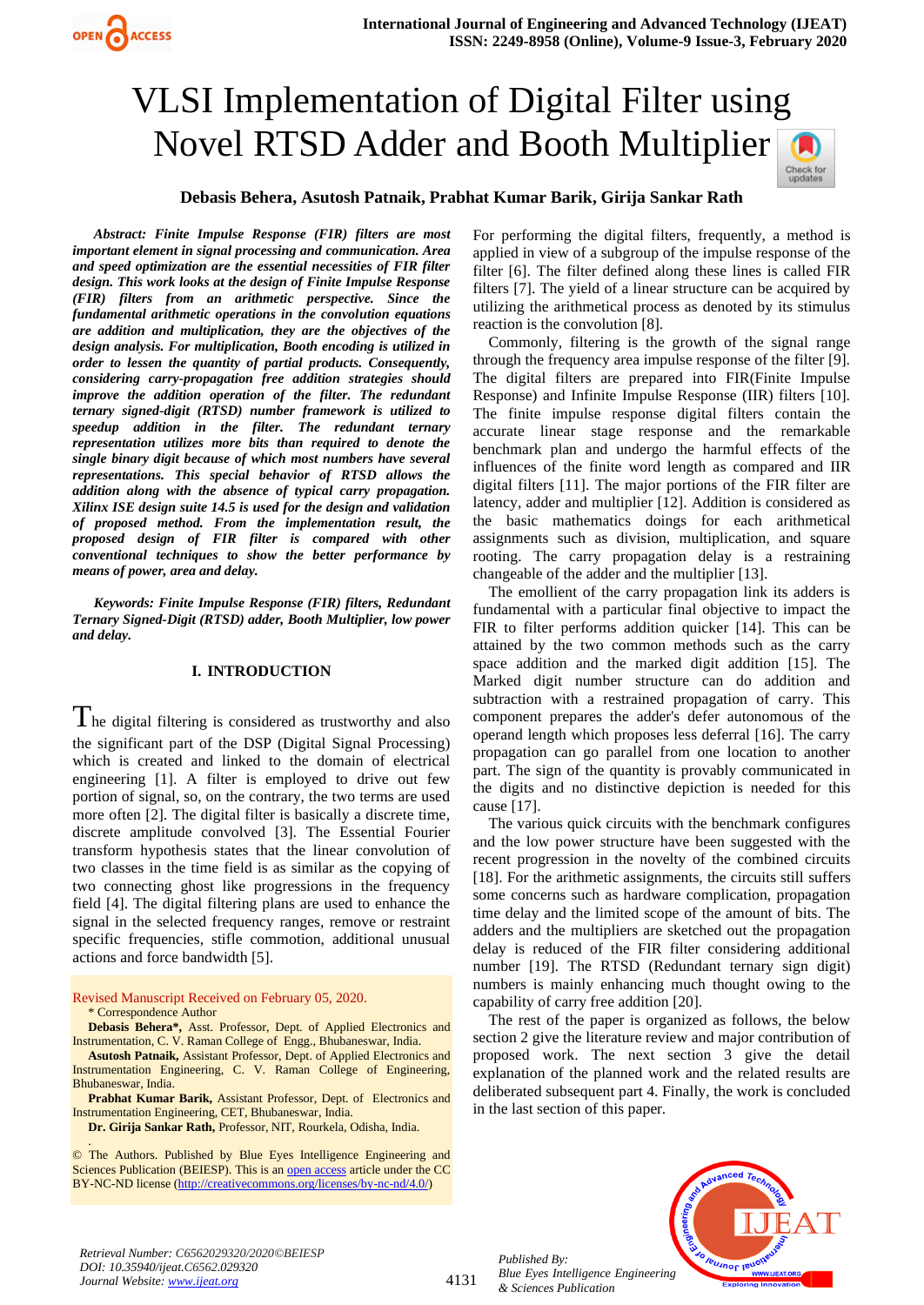#### **II. RELATED WORK**

Some of the recent work related to the redundant ternary sign digit arithmetic is listed here. For every arithmetic element, adders are necessary and also the significant element, especially quick parallel adder. The RTSD (Redundant ternary sign digit) adders are proposed to execute the quick arithmetic jobs. The RTSD (Redundant ternary sign digit) number structure brings free addition that diminishes the extra time of two binary numbers. The manual calculations are not supportive yet precious in planning quick arithmetic machines in the computational state. Smita Sharma et. al. [21] concentrated on the quantity structure to dispose of the obtained propagation chains that diminishes the computational time and improves the quickness of the machine. The illustration of numerous adders such as Wallace Tree Addition, Carry Select Adder, Carry Spare Addition are specified in this manuscript and also the circuit of rapid Redundant ternary sign digit adder cell is matched and the Carry Look Forward Adder.

The experts are convinced by the RTSD (Redundant ternary sign digit) number structure to plan the quick processing devices. Due to the surprise of the absence of carry evaluation and regulator precondition, the redundant ternary sign digit (RTSD) can execute the rapid totalling of two numbers. A new method to deal with the plan RTSD adder cell was introduced by Shukla, Vandana et al [22] by employing few necessary reversible logic gates, for instance, Peres gate, Feynman and BJN. This adder cell strategy is taken as the basic work for the low misfortune and, moreover, fast digital structures. Also, there is amount of additional streamlining of dissimilar implementation parameters to enhance the output of the planned adder circuit. This suggested plan is recreated by employing the Modelsim device and the combined for Xilinx Simple 3E with the Device XC3S500E with 200 MHz frequency.

On the whole, the limited products are diminished in the enhancement process in a high radix changed booth encrypting computation. A Redundant ternary (RT) depiction can be employed while planning the superior multipliers, owing to its great quantified value and carryfree addition, the current RB multiplier needs an extra RB Partial Product (RBPP) row, taking into account that an Error Correcting Word (ECW) is made by the radix-4 Modified Booth Encoding (MBE) and the RB encoding. For the Modified Booth Encoding multiplier, this carries an extra RB Partial Product collecting stage. An additional RB Modified Partial Product Generator (RBMPPG) was suggested by Ravichander, J and Gunde Mounika. A [23] to remove the extra Error Correcting Word and later, it spares one RBPP amassing stage. The suggested RB Modified Partial Product Generator (RBMPPG) makes fewer partial thing pushes than an average RB MBE multiplier in this method. The regeneration appears regarding to prove the suggested RBMPPG centred strategies pointedly to improve the area and power usage while the word length of all the operand in the multiplier is no less than 32 bits.

#### **A. Major Contributions**

A key contribution in this research is given as follows,

- VLSI implementation of a digital FIR filter for high speed application.
- Here, a carry propagation free addition (RTSD) technique

*Retrieval Number: C6562029320/2020©BEIESP DOI: 10.35940/ijeat.C6562.029320 Journal Website[: www.ijeat.org](http://www.ijeat.org/)*

is used for addition and a booth encoding technique is used for multiplication process.

• Simulate the proposed technique in Xilinx tool for low power and less delay.

#### **III. PROPOSED METHODOLOGY**

The proposed novel RTSD arithmetic has no separate sign bit as shown in figure 1. The number value is determined by the signed weighted value of the digit. Due to this the carry propagation will eliminate which is our important criteria for design of a digital filter. Area, delay and power are the three important design constraints for designing an embedded real-time digital signal processing systems. The area constraint is imposed primarily by considerations of cost. Area efficient implementation results in a smaller die size and hence becomes more cost effective. It also enables integrating more functionality on a single chip. The performance requirements of a system are driven by its data processing needs. For the requirement of high-speed and low-power applications, the development and implementation of high-speed FIR digital filters need both increased parallelism and reduced complexity in order to meet both sampling rate and power dissipation goals.

#### **A. Proposed Novel RTSD Adder**

The Redundant Ternary Representation (RTR) is a numeral system which utilizes more bits than needed to represent a single binary digit and hence each number have lot of representations. Negative values are available in RBR but there is no single sign bit to tell whether the particular

number is positive or negative. The expression 
$$
\sum_{k=0}^{n-1} D_k 2^k
$$
 is

used to convert an integer from redundant ternary representation. In which, number of digits can be represented by n and the interpreted value of the k<sup>th</sup> digit can be denoted by  $D_k$ . Where, k start at 0 at the right most position [24]. The proposed redundant ternary sign digit (RTSD) adder perform the addition operation with the limited carry propagation to single digit position. This proposed RTSD also improve the speed of all arithmetic operations. In order to cope with the issue of carry propagation, an appropriate approach should be used for the elimination of carry propagation. If the addition of any representation does not require carry propagation, then it can be said as carry propagation free addition. Here, the addition process of all digits can be performed simultaneously.

$$
A_i + B_i = 2x_i + y_i \tag{1}
$$

The above equation is the basic formula for the RTSD arithmetic operation. Where,  $A_i \& B_i$  are the two operands at which the transfer digit  $(x_i)$  and interior sum digit  $(y_i)$  can be calculated using the table 1.

$$
S_i = x_i + y_i \tag{2}
$$

The final sum digit( $S_i$ ) can be obtained through the addition of transfer digit and interior sum digit. There is no possibility for the generation

of new transfer digit.

4132



*Published By: Blue Eyes Intelligence Engineering & Sciences Publication*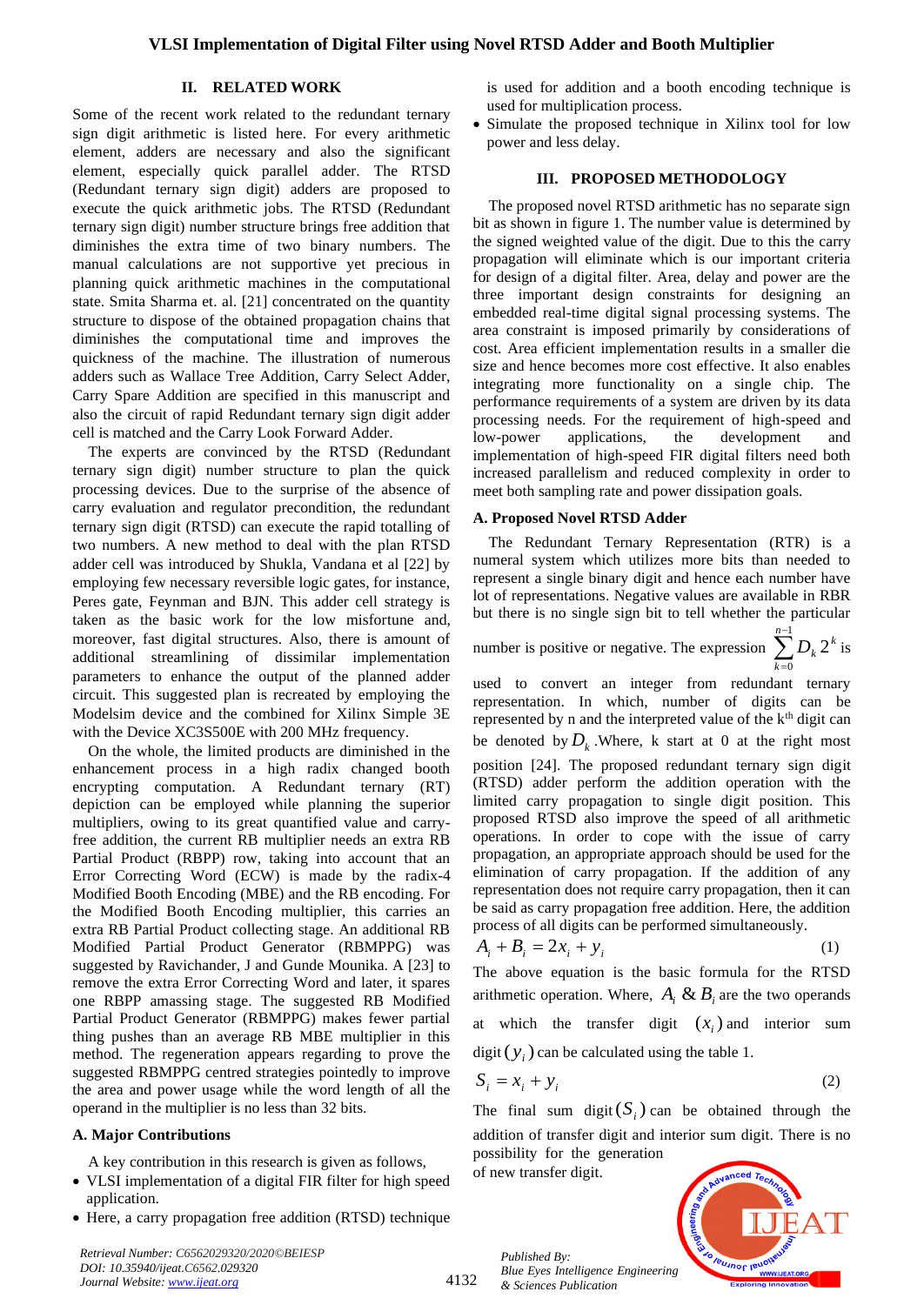

The sum of the operand is realized into three steps as:

• In first step the transfer digit is  $x_i$  = 1 only if

$$
|A_i + B_i| \ge 1
$$



**Fig. 1. Architecture of RTSD Representation**

- In second step the transfer digit  $|x_i|$  $= 1$  only if  $x_i + y_i = 2$ under these conditions both  $x_i \& y_i$  cannot be 1.
- In third step the sum digits is obtained by carry free addition of  $x_i \& y_i$

The general block diagram of proposed RTSD adder is shown in figure 1. The inputs are  $A_i \& B_i$  which are given to the transfer word block. Transfer digit  $(x_i)$  and interior sum digit  $(y_i)$  are the results of transfer word block. In the above diagram, the transfer digit  $X_{i+1}$  is transferred to the next addition block in order to stop the carry propagation process.

#### **B. Algorithm and representation**

The proposed algorithm for RTSD addition performed is given below:

$$
2W_{2i+1} + W_{2i} = [2(X_{2i+1} + Y_{2i+1}) + (X_{2i} + Y_{2i})] - 4t_{2i+2}
$$
  
and  $S_i = (W_{2i+1} + W_{2i}) + t_{2i+2}$ 

Where,

$$
Z = 2W_{2i+1} + W_{2i}
$$
  
and 
$$
T = [2(X_{2i+1} + Y_{2i+1}) + (X_{2i} + Y_{2i})]
$$

*Retrieval Number: C6562029320/2020©BEIESP*

*DOI: 10.35940/ijeat.C6562.029320 Journal Website[: www.ijeat.org](http://www.ijeat.org/)*

## **Table- I: Calculation of Transfer Digit**

| $\mathbf{Z}% ^{T}=\mathbf{Z}^{T}\times\mathbf{Z}^{T}$ | T    | $t_{2i+2}$ |
|-------------------------------------------------------|------|------------|
|                                                       | $-3$ |            |
|                                                       |      |            |
|                                                       | $-5$ | - 1        |
| $-2$                                                  | $-6$ |            |
|                                                       |      |            |
|                                                       |      |            |

Example: [with reference to Table-I] Carry free RTSD addition of two numbers (100)  $& ( -42)$  is given below.

Assume  $A = (100)$  and  $B = (-42)$ Step 1: Find the Ternary Signed Digit (TSD) representation

of A & B.



 $B \Rightarrow 42 = (0222)$  $A \implies 100 = (1210)$ 

The B value is negative so it's corresponding TSD representation will be  $B \implies (-42) = (0 - 2 - 2 - 2)$ Step 2: Convert the TSD representation of A & B into binary numbers based on  $(-2, +2, -1, +1)$  format.

|                                                               |  | $-2+2-1+1$ $-2+2-1+1$ $-2+2-1+1$ $-2+2-1+1$ |  |
|---------------------------------------------------------------|--|---------------------------------------------|--|
| $(1210) \rightarrow 00010100000010000$                        |  |                                             |  |
| $(0-2-2-2)$ $\longrightarrow$ 0 0 0 0 1 0 0 0 1 0 0 0 1 0 0 0 |  |                                             |  |
|                                                               |  | $1 \t 0 \t -1 \t -2$                        |  |

In the above addition of A  $\&$  B, add the corresponding values from  $(-2, +2, -1, +1)$  for the presence of 1 in the binary representation. If sum is above 2 or -2, then take carry, e.g. if sum is  $-3$  then take  $-3=+1$  - 4, so sum is  $+1$  and carry to next MSB i.e. -1.

Step 3: Finally add the resultant values  $(1 \ 0 \ -1 \ -2)$  as follows.

$$
(1\ 0 - 1 - 2) = (1 \times 4^3) + (0 \times 4^2) + (-1 \times 4^1) + (-2 \times 4^0)
$$
  
= 64 + 0 - 4 - 2  
= 58

After the completion of binary addition, the value will be converted into decimal value. Delay improvement, word length independency, carry free addition and high efficiency are some of the benefits of RTSD adder.



*Published By: Blue Eyes Intelligence Engineering & Sciences Publication*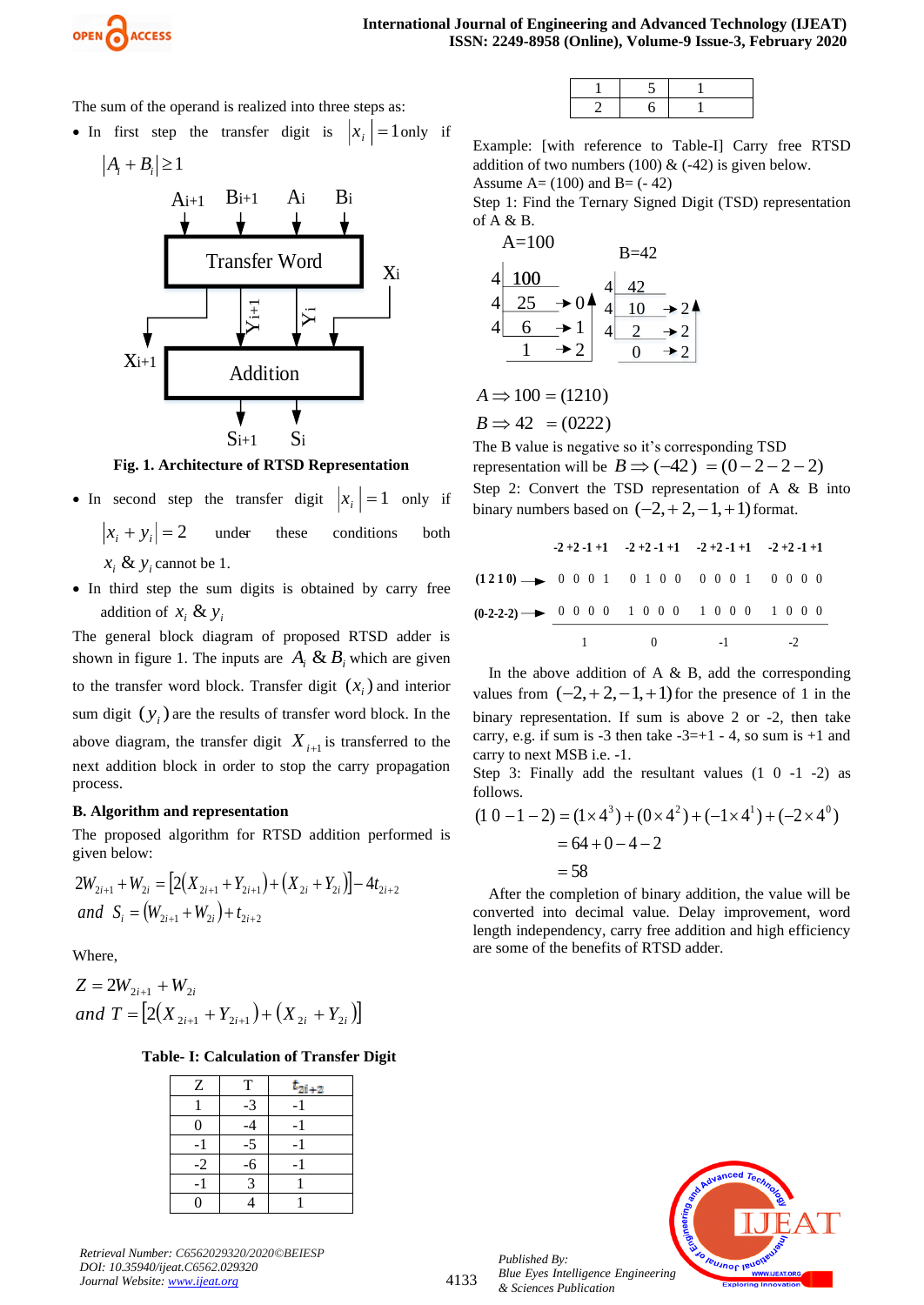|                | $-2$           | 2              | $-1$           |                | $-2$           | 2              | $-1$           |                | $-2$           | 2              | $-1$           | 1                        | $-4$                     | $\overline{4}$ |                          |
|----------------|----------------|----------------|----------------|----------------|----------------|----------------|----------------|----------------|----------------|----------------|----------------|--------------------------|--------------------------|----------------|--------------------------|
|                | $X_4$          | $X_3$          | $X_2$          | $X_1$          | $Y_4$          | $Y_3$          | $Y_2$          | $Y_1$          | $Z_4$          | $Z_3$          | $Z_2$          | $Z_1$                    | C <sub>2</sub>           | $C_1$          |                          |
| $\overline{0}$ | $\overline{0}$ | $\overline{0}$ | $\overline{0}$ | $\overline{0}$ | $\overline{0}$ | $\overline{0}$ | $\overline{0}$ | $\overline{0}$ | $\overline{0}$ | $\overline{0}$ | $\overline{0}$ | $\overline{0}$           | $\overline{0}$           | $\overline{0}$ | $\overline{0}$           |
| 1              | $\overline{0}$ | $\overline{0}$ | $\overline{0}$ | $\overline{0}$ | $\overline{0}$ | $\overline{0}$ | $\overline{0}$ | 1              | $\overline{0}$ | $\overline{0}$ | $\overline{0}$ | 1                        | $\overline{0}$           | $\overline{0}$ | 1                        |
| $\overline{2}$ | $\Omega$       | $\overline{0}$ | $\overline{0}$ | $\Omega$       | $\overline{0}$ | $\theta$       |                | $\overline{0}$ | $\overline{0}$ | $\overline{0}$ | $\mathbf{1}$   | $\overline{0}$           | $\overline{0}$           | $\overline{0}$ | $-1$                     |
| 3              | $\theta$       | $\overline{0}$ | $\theta$       | $\overline{0}$ | $\overline{0}$ | $\overline{0}$ |                | 1              | $\sim$         | $\sim$         | $\sim$         | $\overline{\phantom{a}}$ | $\overline{\phantom{a}}$ | ٠              |                          |
| $\overline{4}$ | $\Omega$       | $\Omega$       | $\theta$       | $\Omega$       | $\Omega$       | 1              | $\Omega$       | $\Omega$       | $\overline{0}$ |                | $\overline{0}$ | $\overline{0}$           | $\Omega$                 | $\overline{0}$ | 2                        |
| 5              | $\overline{0}$ | $\overline{0}$ | $\theta$       | $\overline{0}$ | $\overline{0}$ | 1              | $\overline{0}$ |                | $\overline{0}$ | $\overline{0}$ | 1              | $\overline{0}$           | $\overline{0}$           | $\mathbf{1}$   | 3                        |
| 6              | $\overline{0}$ | $\overline{0}$ | $\overline{0}$ | $\overline{0}$ | $\overline{0}$ | 1              |                | $\overline{0}$ | $\mathbf{0}$   | $\overline{0}$ | $\overline{0}$ | 1                        | $\overline{0}$           | $\overline{0}$ | -1                       |
| $\tau$         | $\overline{0}$ | $\overline{0}$ | $\theta$       | $\Omega$       | $\overline{0}$ | 1              |                | $\mathbf{1}$   | $\sim$         | $\sim$         | н.             | $\overline{\phantom{a}}$ | $\overline{\phantom{a}}$ | ٠              | $\overline{\phantom{a}}$ |
| 8              | $\overline{0}$ | $\Omega$       | $\theta$       | $\overline{0}$ | 1              | $\theta$       | $\Omega$       | $\overline{0}$ | 1              | $\overline{0}$ | $\overline{0}$ | $\overline{0}$           | $\overline{0}$           | $\overline{0}$ | $-2$                     |
| 9              | $\Omega$       | $\Omega$       | $\overline{0}$ | $\theta$       | $\mathbf{1}$   | $\theta$       | $\theta$       | 1              | $\mathbf{0}$   | $\theta$       | $\theta$       | $\theta$                 | $\Omega$                 | $\overline{0}$ | $-1$                     |
| 10             | $\overline{0}$ | $\overline{0}$ | $\theta$       | $\overline{0}$ |                | $\theta$       |                | $\overline{0}$ | $\mathbf{0}$   | $\overline{0}$ | 1              | 1                        |                          | $\overline{0}$ | $-3$                     |

| Table- II: Transfer Digit & Interior Sum for RTSD |  |  |  |  |  |  |  |
|---------------------------------------------------|--|--|--|--|--|--|--|
|---------------------------------------------------|--|--|--|--|--|--|--|

**C. Booth Multiplier**

The parallel encoding scheme is adopted by the booth multipliers to produce the partial products for the implementation of large parallel multipliers. This type of encoding scheme reduces the number of additions and pipeline stages via the reduction of number of partial products. Here, three bits are recorded at a time which in turn speed up the multiplication process. In each cycle, large amount of bits can be reviewed and eliminated and hence the total number of cycle requirement get reduced. The number of bit inspection at the radix (r) can be denoted as,



**Fig. 2. Architecture of Booth Multiplier**

*Retrieval Number: C6562029320/2020©BEIESP*

*DOI: 10.35940/ijeat.C6562.029320 Journal Website[: www.ijeat.org](http://www.ijeat.org/)*

The figure 2 shows the process flow of booth multiplication process with the main blocks. Normally, the basic blocs used in the booth multiplication process are encoder, adder and a partial product generator. The inputs like multiplier and multiplicand are given to the booth algorithm. The multiplier is directly given to the encoder block and get the encoded signal as the output. The partial products are obtained from the encoded signal and multiplicand at the partial product generator block side. The resultant partial products are added with the help of adder block in the final stage.

Consider the 8×8 bit multiplication, a normal multiplier produces eight partial product rows whereas the booth multiplier generates 3 rows only. Here, the number of bits are divided by 3 for the reduction of row. For example, consider two numbers for the multiplication like 25 as multiplier and 39 as multiplicand. Here, 011001 & 100111 are the corresponding binary representation of 25 & 39 respectively. Initially, four digits LSB of the multiplier with an appended zero is considered for the determination of first partial product. The resultant partial product is 1110 which means the multiplicand has to multiply by the value -1 by taking two's complement of the multiplicand. Therefore, 1100111 is resulted as the first partial product with seven-bit length. The next four bits of the multiplier is used for the finding of second partial product. In this case, multiplicand is multiplied by -3 by left shifting one bit of two's compliment of the multiplicand value with the resultant partial product value 10110101. The next four bits is utilized for the determination of third partial product i.e., multiply by 1. Here the partial product is 0011001 which is same as the multiplicand value. The addition of these, three partial products will be the final result i.e. 001111001111.

#### **D. FIR Filter Design**

Digital filtering plays a vital role in the field of electrical engineering due to the development and application of digital signal processing.

*Published By: Blue Eyes Intelligence Engineering & Sciences Publication* 

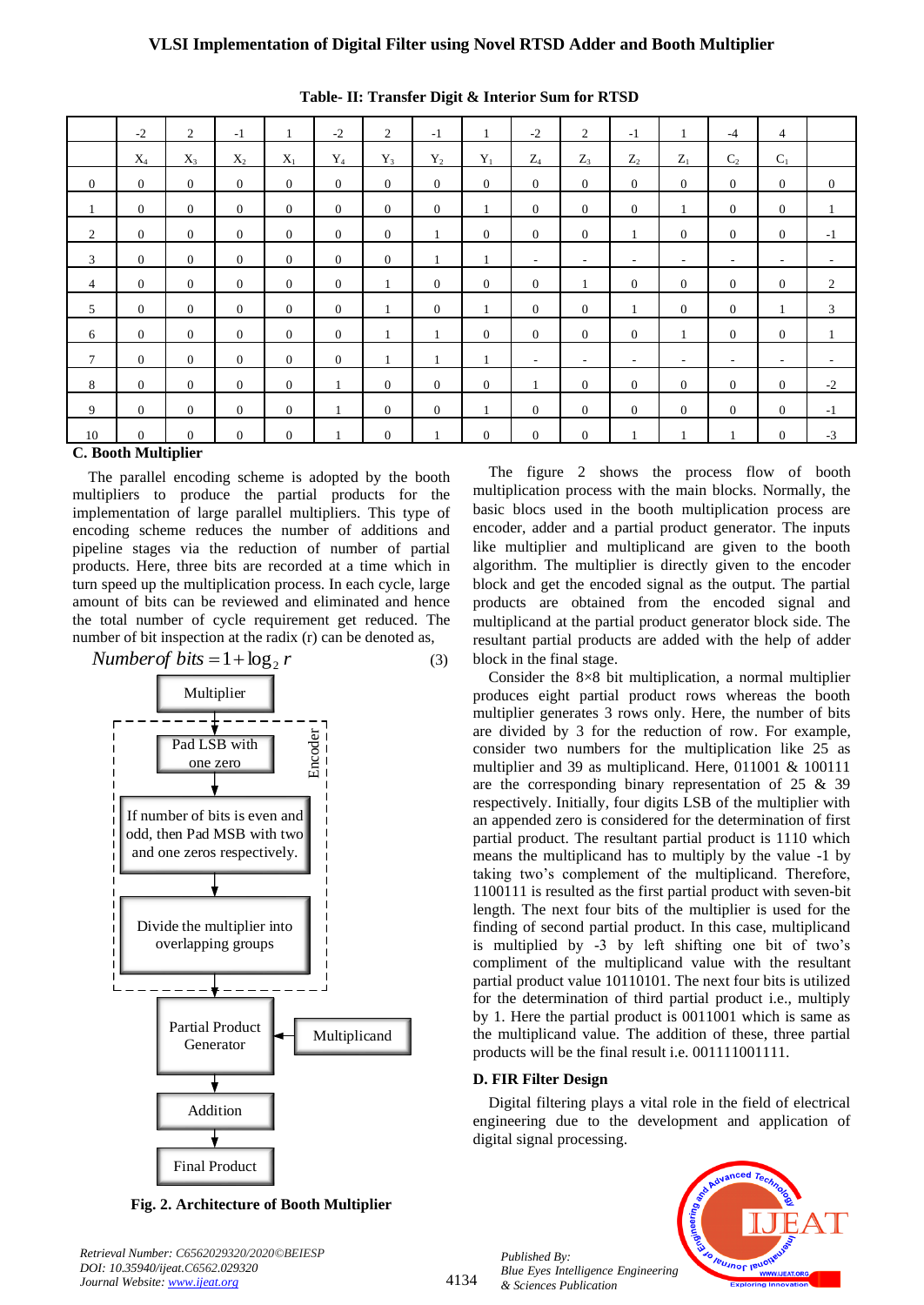

Digital filtering method is widely used for the noise suppression, signal enhancement in selected frequency range, specific frequency attenuation and other special operations [25].

Finite Impulse Response (FIR) and Infinite Impulse Response (IIR) are the main two types of digital filter design.



**Fig. 3. Proposed FIR Filter**

The proposed work focus on the design and implementation of FIR filter based on novel redundant ternary number systems. The structure of proposed FIR filter is shown in the figure 3. The main components of FIR filter are adder, multiplier and delay. The carry propagation delay is a limiting factor of the adder and multiplier. Based on redundant number, novel RTSD adder and booth multiplier are designed in such a way that the propagation delay is reduced of the FIR filter. In FIR filters, the subset of the filters impulse response can be considered for the implementation purpose.

$$
Y[n] = \sum_{k=0}^{n} C[k]X[n-k]
$$
 (4)

In expression, input and output of the FIR filter is denoted as  $x[n]$  & y[n] respectively. In figure 2, the delay denotes the inversion and shift in the input  $x[n]$ .

The constant coefficient value C is multiplied with the taps of delay block. The performance of the FIR filter is widely affected by the slow functioning of multiplier system. Hence, Booth multiplier is used in the proposed work which in turn reduces the area and speedup the performance. At each clock cycle, a new data sample and corresponding coefficients are given as inputs to the multiplier. This block performs the function of the Booth multiplier which is clearly explained in the section 3.2. The carry propagation should be stopped in order to speed up the FIR filter operation. After the completion of multiplier operation, the FIR filter needs to be assembled [26]. The proposed work uses the RTSD adder which adds the positive and negative parts of the signed digit number.

$$
X = (X^+, X^-)_{n-1}(X^+, X^-)_{n-2} \dots (X^+, X^-)_2(X^+, X^-)_1(X^+, X^-)_0 \tag{5}
$$

In expression 5,  $X_p = X_{n-1}^+ X_{n-2}^+ \dots X_2^+ X_1^+ X_0^+$  is the positive part and  $X_N = X_{n-1}^- X_{n-2}^- \dots X_2^- X_1^- X_0^ X_N = X_{n-1}^- X_{n-2}^- \dots X_2^- X_1^- X_0^-$  is the negative part. The corresponding 2's complement representation is  $Y = X_p + X_N$ . The RTSD adder perform the addition operation as explained in the section 3.1 as a final block. Therefore, final outcome of the FIR filter is delay free result with improved parallelism and less

*Retrieval Number: C6562029320/2020©BEIESP DOI: 10.35940/ijeat.C6562.029320 Journal Website[: www.ijeat.org](http://www.ijeat.org/)*

complexity.

#### **IV. RESULTS & DISCUSSIONS**

The implementation of proposed work is carried out in Verilog on structural Register Transfer Level (RTL) and its synthesis & simulation is performed with the help of Xilinx ISE design suite 14.5. The RTL view of the proposed work including novel RTSD adder, booth multiplier and proposed FIR filter is displayed in the figure 4 (a), (b)  $\&$  (c) respectively. The positive and negative inputs are given to the RTSD adder. There is no carry generation at the output side due to the novel working procedure of RTSD adder. The simulation reports for the proposed adder, multiplier and filter design is represented in the figure 5.



**(a) Novel RTSD Adder**



**(b) Booth Multiplier**



*Published By: Blue Eyes Intelligence Engineering & Sciences Publication*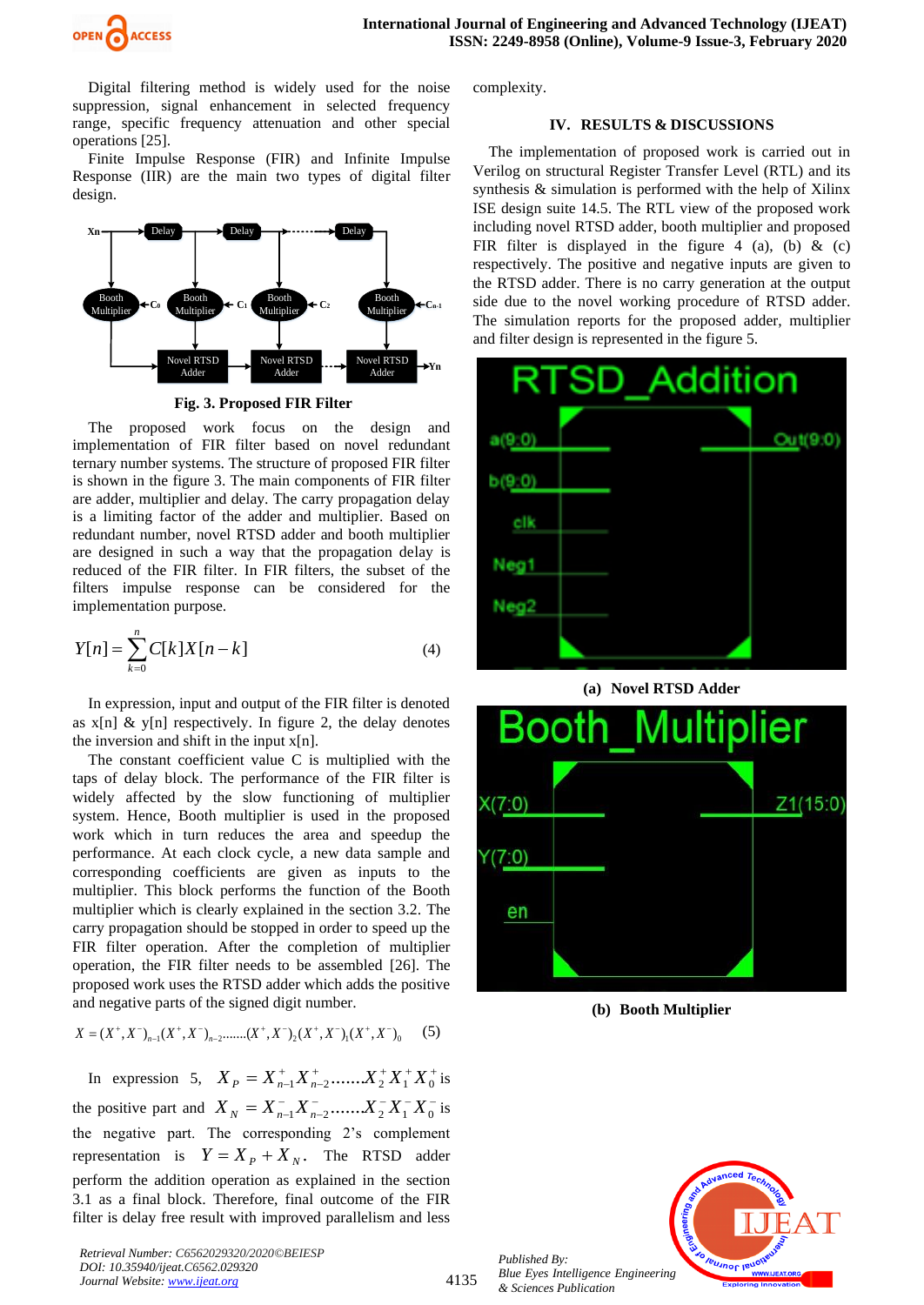

## **Booth Multiplier (c) Proposed FIR Filter**

The simulation results of the proposed work is given in the figure 5 for each blocks such as RTSD adder (5a), Booth multiplier (5b) and FIR filter (5c). Similarly, the design summary of the proposed work is taken through the Xilinx implementation of filter blocks. The two values like  $(42)$  & (-7) are taken for the implementation purpose of RTSD adder as an example. In figure (5a), the inputs are 0000101010 & 0000000111 and the corresponding carry free result will be 0000100011. Here, Neg 2 value is given as 1 to indicate the negative part of one of the inputs. In figure (5b), the values of  $4 \& 32$  are taken for the implementation of booth multiplier. Likewise, the implementation of FIR filter is shown in the figure (5c).



| <b>Name</b> |                                                | Value      | 0.000000955s | 0.000000960 s | 0.000000965s | 0.000000970 s | 0.000000975s |
|-------------|------------------------------------------------|------------|--------------|---------------|--------------|---------------|--------------|
|             | $\begin{bmatrix} 1 & 0 \\ 0 & 0 \end{bmatrix}$ | 0000100011 |              |               |              |               | 0000100011   |
|             | $\frac{1}{20}$ clk                             |            |              |               |              |               |              |
|             | $0$ a[9:0]                                     | 0000101010 |              |               |              |               | 0000101010   |
| B           | $_0$ b[9:0]                                    | 0000000111 |              |               |              |               | 0000000111   |
|             | <b>b</b> Neg1                                  | O          |              |               |              |               |              |
|             | $\circ$ Neg2                                   | 1          |              |               |              |               |              |
|             |                                                |            |              |               |              |               |              |
|             |                                                |            |              |               |              |               |              |
|             |                                                |            |              |               |              |               |              |
|             |                                                |            |              |               |              |               |              |
|             |                                                |            |              |               |              |               |              |
|             |                                                |            |              |               |              |               |              |
|             |                                                |            |              |               |              |               |              |

## **(a) Novel RTSD Adder**

|   | Name                                                                                                                                                                                                                                                                                                                                                                                                                                                                                          | Value            | 0.000000525s | 0.000000530 s<br>. .<br>. . | 0.000000535s<br>÷ | 0.000000540 s    | 0.000000545s |
|---|-----------------------------------------------------------------------------------------------------------------------------------------------------------------------------------------------------------------------------------------------------------------------------------------------------------------------------------------------------------------------------------------------------------------------------------------------------------------------------------------------|------------------|--------------|-----------------------------|-------------------|------------------|--------------|
|   | $\blacktriangleright$ $\blacksquare$ $\blacksquare$ $\blacksquare$ $\blacksquare$ $\blacksquare$ $\blacksquare$ $\blacksquare$ $\blacksquare$ $\blacksquare$ $\blacksquare$ $\blacksquare$ $\blacksquare$ $\blacksquare$ $\blacksquare$ $\blacksquare$ $\blacksquare$ $\blacksquare$ $\blacksquare$ $\blacksquare$ $\blacksquare$ $\blacksquare$ $\blacksquare$ $\blacksquare$ $\blacksquare$ $\blacksquare$ $\blacksquare$ $\blacksquare$ $\blacksquare$ $\blacksquare$ $\blacksquare$ $\bl$ | 0000000010000000 |              |                             |                   | 0000000010000000 |              |
|   | 1 <mark>1</mark> dk                                                                                                                                                                                                                                                                                                                                                                                                                                                                           | 0                |              |                             |                   |                  |              |
|   | $\blacktriangleright$ $X[7:0]$                                                                                                                                                                                                                                                                                                                                                                                                                                                                | 00100000         |              |                             |                   | 00100000         |              |
| ٠ | $\sqrt{70}$                                                                                                                                                                                                                                                                                                                                                                                                                                                                                   | 00000100         |              |                             |                   | 00000100         |              |
|   | 16<br>en                                                                                                                                                                                                                                                                                                                                                                                                                                                                                      |                  |              |                             |                   |                  |              |
|   |                                                                                                                                                                                                                                                                                                                                                                                                                                                                                               |                  |              |                             |                   |                  |              |
|   |                                                                                                                                                                                                                                                                                                                                                                                                                                                                                               |                  |              |                             |                   |                  |              |
|   |                                                                                                                                                                                                                                                                                                                                                                                                                                                                                               |                  |              |                             |                   |                  |              |
|   |                                                                                                                                                                                                                                                                                                                                                                                                                                                                                               |                  |              |                             |                   |                  |              |
|   |                                                                                                                                                                                                                                                                                                                                                                                                                                                                                               |                  |              |                             |                   |                  |              |
|   |                                                                                                                                                                                                                                                                                                                                                                                                                                                                                               |                  |              |                             |                   |                  |              |
|   |                                                                                                                                                                                                                                                                                                                                                                                                                                                                                               |                  |              |                             |                   |                  |              |
|   |                                                                                                                                                                                                                                                                                                                                                                                                                                                                                               |                  |              |                             |                   |                  |              |
|   |                                                                                                                                                                                                                                                                                                                                                                                                                                                                                               |                  |              |                             |                   |                  |              |

## **(b) Booth Multiplier**



*Published By:*

*& Sciences Publication*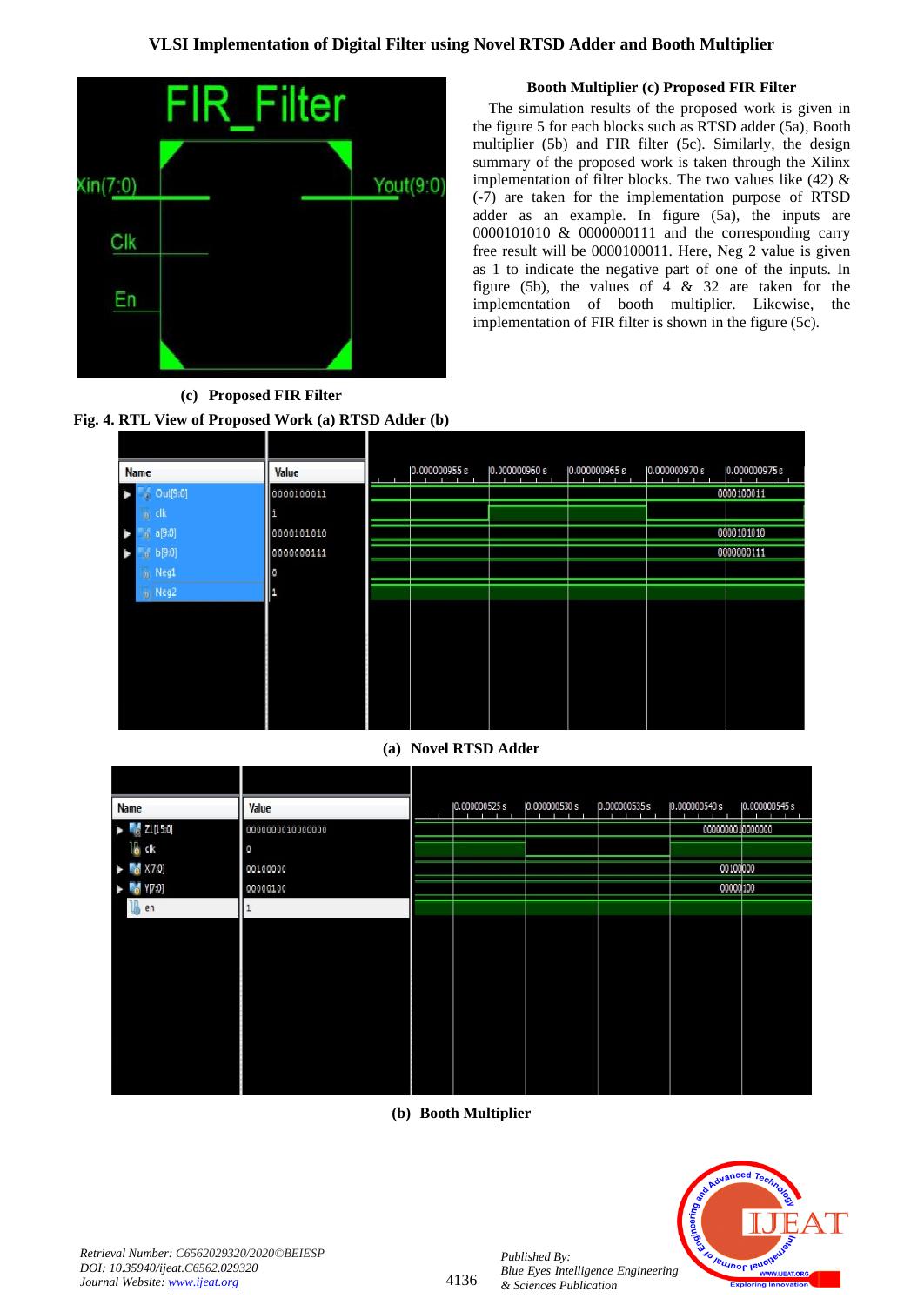

| <b>Name</b>               | Value      | 0.000000894s<br>. 1 | 0.000000896s | 0.000000898s<br>. | 0.000000900 s<br><b>Provide</b> | 0.000000902s<br><b>A 10 10</b> | 0.000000904s<br><b>ATTEN</b> |
|---------------------------|------------|---------------------|--------------|-------------------|---------------------------------|--------------------------------|------------------------------|
| $\blacksquare$ Yout [9:0] | 1101010011 |                     | 1001100110   |                   |                                 |                                |                              |
| <b>I</b> CIK              | O          |                     |              |                   |                                 |                                |                              |
| l <mark>a</mark> En       | 1          |                     |              |                   |                                 |                                |                              |
| Xin[7:0]                  | 00111101   |                     | 11001000     |                   |                                 |                                | 01110111                     |
|                           |            |                     |              |                   |                                 |                                |                              |
|                           |            |                     |              |                   |                                 |                                |                              |
|                           |            |                     |              |                   |                                 |                                |                              |
|                           |            |                     |              |                   |                                 |                                |                              |
|                           |            |                     |              |                   |                                 |                                |                              |
|                           |            |                     |              |                   |                                 |                                |                              |
|                           |            |                     |              |                   |                                 |                                |                              |
|                           |            |                     |              |                   |                                 |                                |                              |
|                           |            |                     |              |                   |                                 |                                |                              |

## **(c) Proposed Filter**

## **Fig. 5. Simulation Result of Proposed Work (a) Novel RTSD Adder (b) Booth Multiplier (c) Proposed Filter**

| <b>Device Utilization Summary (estimated values)</b> |             |                  |  |  |  |
|------------------------------------------------------|-------------|------------------|--|--|--|
| <b>Logic Utilization</b>                             | <b>Used</b> | <b>Available</b> |  |  |  |
| Number of Slice Registers                            | 199         | 687360           |  |  |  |
| Number of Slice LUTs                                 | 214         | 343680           |  |  |  |
| Number of fully used LUT-FF pairs                    | 162         | 251              |  |  |  |
| Number of bonded IOBs                                | 33          | 1200             |  |  |  |
| Number of BUFG/BUFGCTRL/BUFHCEs                      |             | 248              |  |  |  |

## **(a) Novel RTSD Adder**

| <b>Device Utilization Summary (estimated values)</b> |             |                  |  |  |  |
|------------------------------------------------------|-------------|------------------|--|--|--|
| <b>Logic Utilization</b>                             | <b>Used</b> | <b>Available</b> |  |  |  |
| Number of Slice LUTs                                 | 133         | 343680           |  |  |  |
| Number of fully used LUT-FF pairs                    |             | 133              |  |  |  |
| Number of bonded IOBs                                | 33          | 1200             |  |  |  |
| Number of BUFG/BUFGCTRL/BUFHCEs                      |             | 248              |  |  |  |

## **(b) Booth Multiplier**

| <b>Device Utilization Summary (estimated values)</b> |             |                  |  |  |  |
|------------------------------------------------------|-------------|------------------|--|--|--|
| <b>Logic Utilization</b>                             | <b>Used</b> | <b>Available</b> |  |  |  |
| Number of Slice Registers                            | 496         | 687360           |  |  |  |
| Number of Slice LUTs                                 | 474         | 343680           |  |  |  |
| Number of fully used LUT-FF pairs                    | 343         | 627              |  |  |  |
| Number of bonded IOBs                                | 19          | 1200             |  |  |  |
| Number of BUFG/BUFGCTRL/BUFHCEs                      |             | 248              |  |  |  |

## **(c) Proposed Filter**

## **Fig. 6. Design Summary of Proposed Work a) Novel RTSD Adder (b) Booth Multiplier (c) Proposed Filter**



*Retrieval Number: C6562029320/2020©BEIESP DOI: 10.35940/ijeat.C6562.029320 Journal Website[: www.ijeat.org](http://www.ijeat.org/)*

*Published By:*

*& Sciences Publication*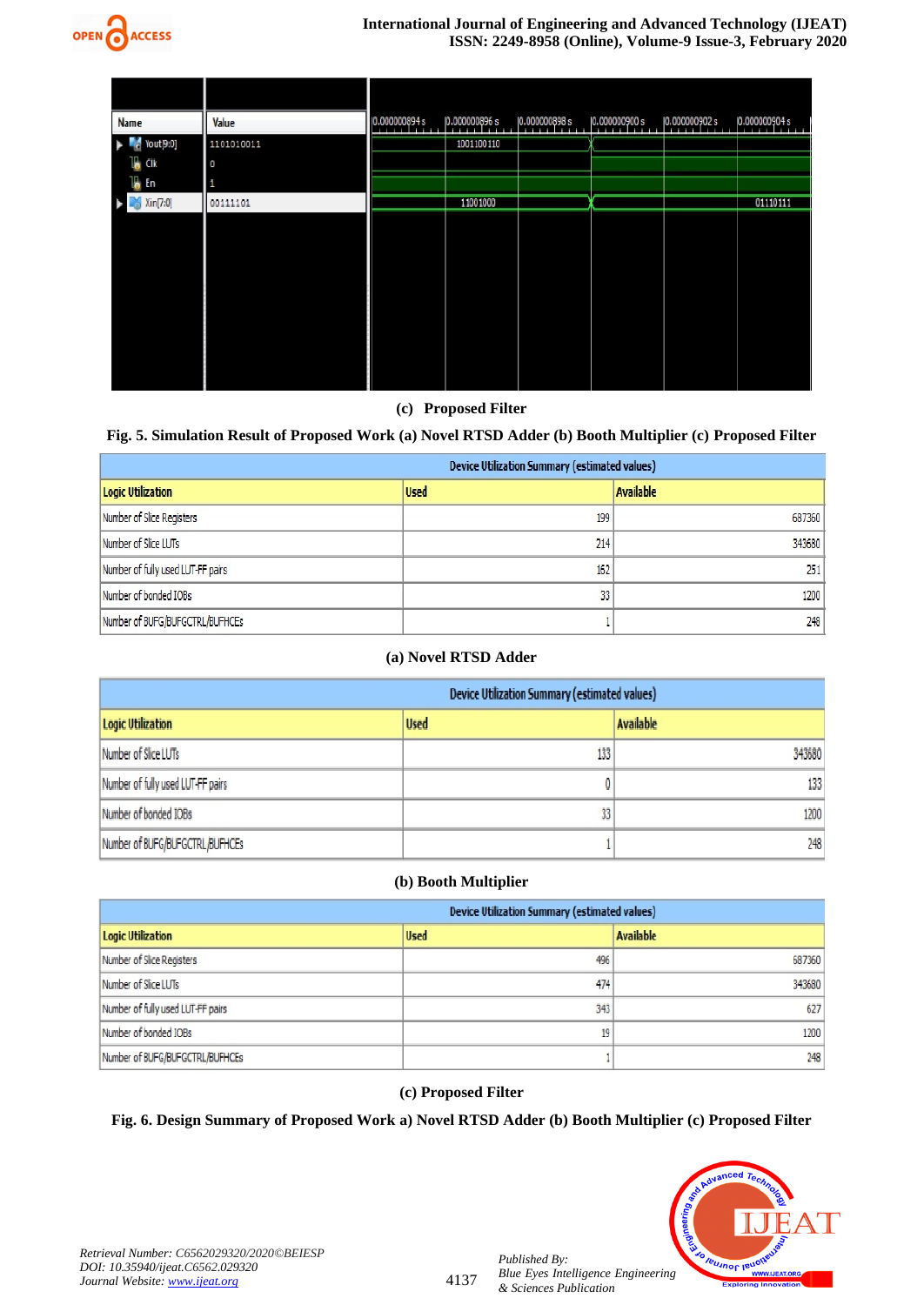

**Fig. 7. Delay Comparison** 

**Table III: Area & Power Comparison of Proposed Work with Existing Techniques**

| <b>Parameters</b>              | <b>FIR Filter</b><br>with RCA | <b>FIR Filter</b><br>with CLA | <b>FIR Filter with</b><br><b>Proposed</b><br><b>RTSD</b> |
|--------------------------------|-------------------------------|-------------------------------|----------------------------------------------------------|
| <b>Target</b><br><b>Device</b> | $XC3s50-$<br>5pq208           | $XC3s50-$<br>5pq208           | XC6VLX550T2                                              |
| Number of<br><b>LUTs</b>       | 918                           | 1065                          | 474                                                      |
| Number of<br>slices            | 510                           | 582                           | 496                                                      |
| Number of<br><b>IOBs</b>       | 86                            | 86                            | 19                                                       |
| Power<br>(mW)                  | 68.33                         | 68.33                         | 26.02                                                    |

The figure 6 (a), (b) and (c) shows the design summery of RTSD, booth multiplier & FIR filter is given in the following representations. Logic device utilization of Xilinx implementation is considered as the design summary. The following tabular representation shows the comparison of components utilization from the available components. Number of registers, look up tables, flip-flops, slices and input/output components are present in the device utilization table.

The delay comparison is performed among FIR filter design with Ripple Carry Adder (RCA), Carry Look ahead Adder (CLA) & proposed adder. The delay comparison is diagrammatically represented in the figure 7. In the proposed work, the delay is 1.177ns (4 bit), 1.547ns (8 bit), 2.033ns (16 bit),2.033ns (32 bit) & 2.033ns (54 bit). The delay of the proposed work is lower than the existing works which are taken for the comparison.

The area and power comparison of proposed work is given in the below table 2. Actually, FIR filter design with RCA and CLA is considered as the existing works for the comparison purpose. The number of LUT is 918, 1065 & 475 for RCA, CLA &RTSD respectively. The number of IOBs are same for RCA & CLA which is 86 and the proposed work has 19 IOBs. The power consumption of the proposed work is 26.02 mW which is lower than the existing methods i.e, 68.33 mW for both RCA & CLA.

#### **V. CONCLUSION**

In this work, VLSL design and implementation of FIR filter have been approached from the arithmetic perspective. From the adder design using RTSD number system, there is no carry propagation after second stage of addition. So it will reduce the addition time by reducing the length of the maximum carry propagation chain. Since number of stages for completion of addition in this method is less than the previous one, hence power dissipation will be less. Along with the RTSD adder, booth multiplier is also used for the filter design to raise the speed of operation. The proposed digital filter design is simulated in Xilinx tool and compared the outcomes with existing works in terms of power (26.02mW), area and delay (2.033ns). Further, various types of digital filters can also be designed using the proposed adder in future.

#### **REFERENCES**

- 1. Ebel, W.J. and Younan, N., "Counting on computers in DSP education," *IEEE Signal Processing Magazine*, Vol.12, no.6, pp.38- 43, 1995.
- 2. Jones, Douglas L., and Thomas W. Parks, "A resolution comparison of several time-frequency representations." *IEEE Transactions on Signal Processing*, Vol.40, no. 2 PP.413-420, 1992.
- 3. Oppenheim, A. van, Ronald Schafer, and Thomas Stockham, "Nonlinear filtering of multiplied and convolved signals." *IEEE transactions on audio and electroacoustics* Vol. 16, no. 3 PP.437-466, 1968.
- 4. Portnoff, M. "Time-frequency representation of digital signals and systems based on short-time Fourier analysis." *IEEE Transactions on Acoustics, Speech, and Signal Processing* , Vol.28, no. 1, PP.55-69, 1980.
- 5. Vaseghi, S.V., "Advanced digital signal processing and noise reduction " John Wiley & Sons, 2008.
- 6. Wang, Yongtao, and Kaushik Roy. "CSDC: A new complexity reduction technique for multiplierless implementation of digital FIR filters." *IEEE Transactions on Circuits and Systems,* Vol.52, no. 9 PP.1845-1853, 2005.
- 7. Samueli, Henry, "An improved search algorithm for the design of multiplierless FIR filters with powers-of-two coefficients." *IEEE Transactions on Circuits and Systems* Vol. 36, no. 7, PP. 1044-1047, 1989.



4138

*Published By: Blue Eyes Intelligence Engineering & Sciences Publication*